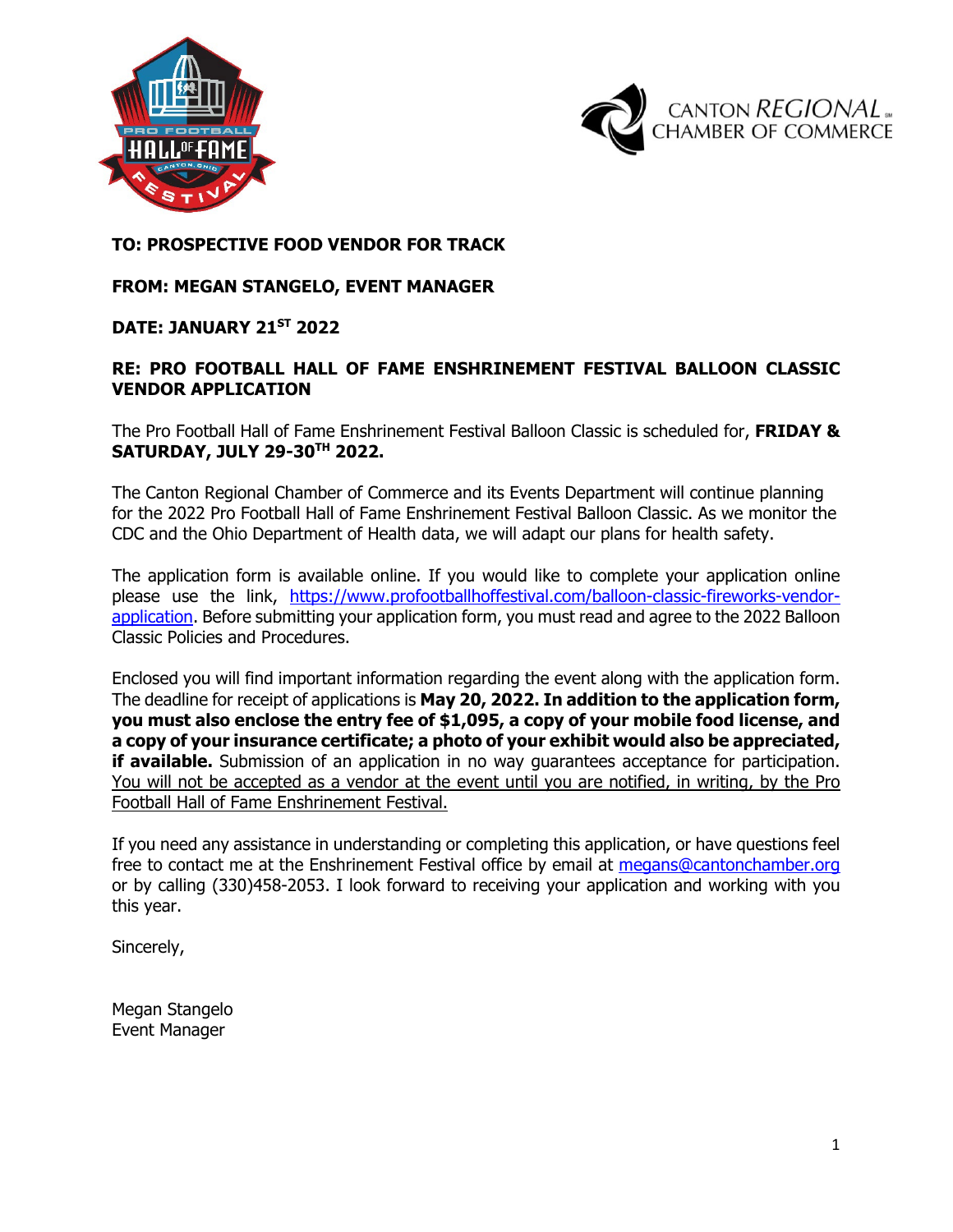### **Vendor Information**

You are invited to submit an application to participate as a food vendor at the Pro Football Hall of Fame Enshrinement Festival Balloon Classic. The event will be held Friday and Saturday, July 29<sup>th</sup> and 30th. A complete Enshrinement Festival schedule is attached. The events will be held at Kent State University at Stark and Stark State College campuses.

The Balloon Classic continues to be one of the most popular of all Enshrinement Festival events and traditionally attracts capacity crowds to enjoy the balloons, food, and entertainment available throughout the weekend.

The Balloon Classic will have food vendors assigned to strategic locations in order to serve the masses of people who are located throughout the vast area of balloon activities.

We must stress that the Balloon Classic vendors will be considered based on the following guidelines:

- Applications received will further be considered in accordance with a plan to benefit the overall good of the event. Our selection committee considers, but is not limited to, variety of menu, prior participation, date of application, water and electrical needs, and space availability. The committee reserves the right to accept or reject any application(s) at its sole discretion.
- Applications must specifically list all items you desire to sell and pricing of each item. You are not permitted to add any food item or change the pricing of any item after you have received your acceptance to participate. The Balloon Classic committee will review your proposal and confirm in writing to you which items will be permitted for sale if you are accepted as a vendor.
- Power sources are very limited at Kent State University at Stark, so food vendors who are totally selfcontained (for water and electricity) will be given first preference.

## **Policies & Procedures**

- 1. All Enshrinement Festival vendors must follow the schedule (see attached).
- 2. Enshrinement Festival food vendors are **NOT** permitted to sell any alcoholic beverages or to consume alcoholic beverages on the premises.
- 3. Kent State University at Stark is a smoke and tobacco-free campus. Visitors and others who are on campus and in violation of the policy will be reminded of the rule and asked to comply with it.
- 4. Balloon Classic food vendors are permitted to their own beverages with the following criteria: You will **NOT** be able to purchase product through the Festival as is years past. **YOU MUST BUY AND BRING YOUR OWN PRODUCT.**
	- ALL beverages (soda and water) **MUST be PEPSI brand**
	- Soda and Water must be sold at a price point of \$2.00 Per Bottle
	- ONLY Bottles can be sold. **NO CANS.**
	- You can sell fountain beverages only if you have a self-contained water unit; (we provide water only for on-site hand and utensil washing)
	- You are also permitted to sell lemonade at your desired price point

If a vendor has any beverage signage other than Pepsi on their trailer, it must be covered. The **ONLY** exception are those vendors that are permitted, in writing, to sell fresh squeezed lemonade.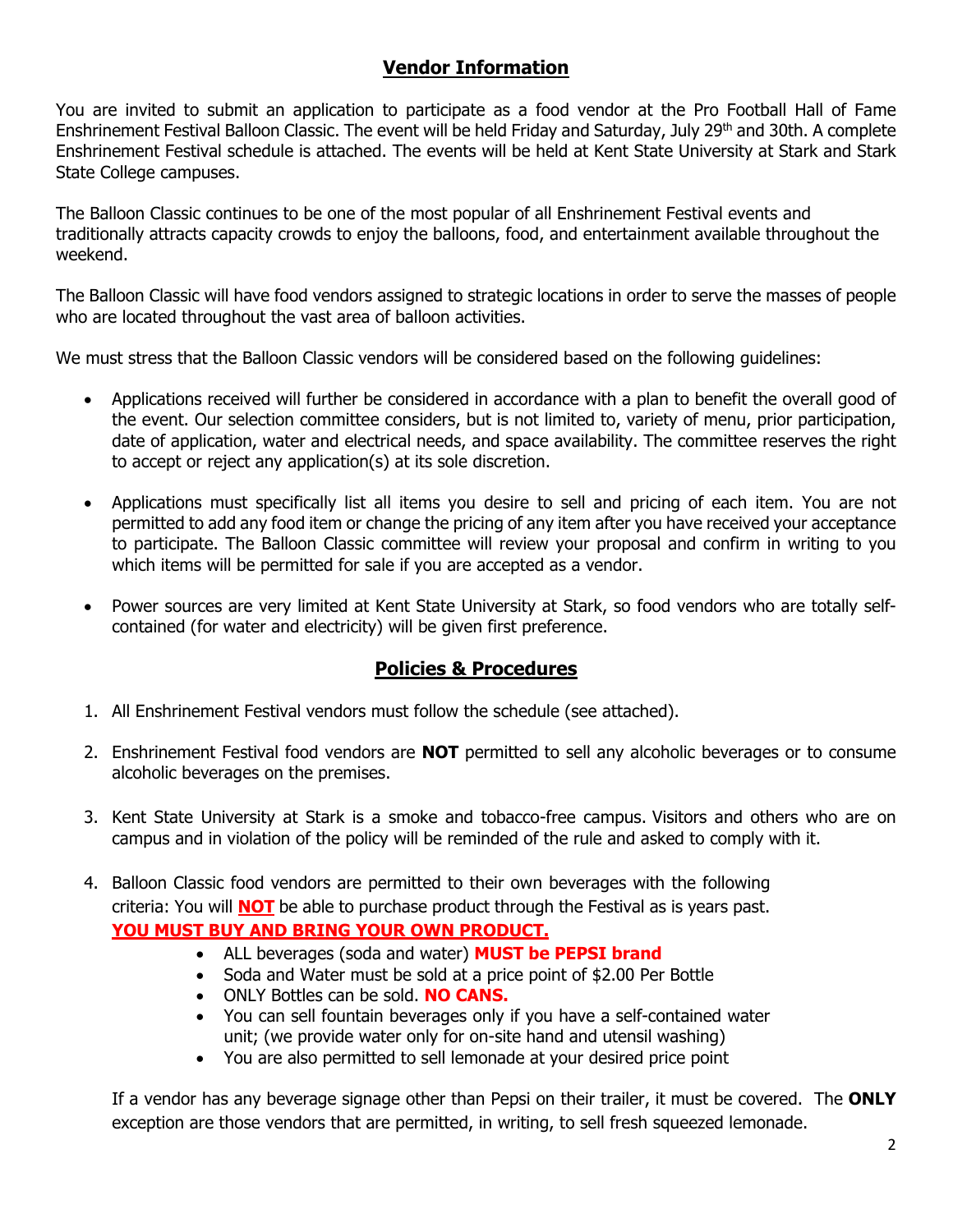- 5. Ice will be available for purchase at \$5.00 per 22 lb. bag. It can be purchased through the Track Vendor Liaison, whose information will be provided to you closer to the event.
- 6.
- 7. All Enshrinement Festival food vendors will be assigned to designated areas, strategically located in the midst of the crowd in order to best accommodate the masses of people and promote profit for vendors. Assignment will be made by the Committee in order to assure a variety of menu items at various locations.
- 8. Vendors must agree to staff their booths with sufficient numbers of employees to serve the large crowds; we want to do everything possible to avoid long waiting lines.
- 9. The Committee does not grant exclusivity to vendors. The committee monitors the number of vendors with similar menus and limits the number of conflicting menu items.
- 10. **LIABILITY:** Neither the Canton Regional Chamber of Commerce nor its Pro Football Hall of Fame Enshrinement Festival Committees, The Pro Football Hall of Fame Museum nor their respective members, representatives, contractors, corporate sponsors, successors and assigns will be responsible for any injury, loss, or damage that may occur to the vendor or the vendor's employees, agents, contractors, representatives, or property from any cause whatsoever. It is the vendor's responsibility to protect machinery, perishables, and exhibits so that no injury will result to the vendor, public, visitors, guests, persons or property.
- 11. **INSURANCE:** All property of the vendor, including food items and other perishables, is understood to remain in vendor's care, custody, and control in transit to, from, or within the confines of the Balloon Classic area subject to the regulations issued by the Committee. The vendors, on signing this contract, expressly release, agree to hold, keep, and save harmless and indemnify the Canton Regional Chamber of Commerce and its Pro Football Hall of Fame Enshrinement Festival Committees, The Pro Football Hall of Fame Museum, Jackson Township, Kent State University, Stark State College and their respective members, representatives, contractors, corporate sponsors, successors and assigns from and against any claims for any loss damage, or injury arising out of or related to vendor's negligence in connection with vendor's participation in the Pro Football Hall of Fame Enshrinement Festival Balloon Classic. Vendor agrees to carry appropriate insurance through such carriers and containing such limits, terms, and conditions as the Committee may require and shall deliver to the Committee an insurance certificate as requested.

Each vendor is required to provide the Committee with an insurance certificate showing \$1,000,000/\$2,000,000 limits of liability. **This certificate MUST show the Canton Regional Chamber of Commerce and its Pro Football Hall of Fame Enshrinement Festival Balloon Classic as "Additional Insured."** Please notify your insurance agent of the "Additional Insured" requirement. Said certificate **MUST** accompany your registration.

12. **LICENSES:** All vendors must have an Ohio Food Service Operation Mobile or Temporary License prior to the event and must also display the certificate at the event. Each vendor must obtain their license and submit a copy with your application to be considered complete. If you do not have a current Ohio Food Service Operation mobile license, a temporary license must be obtained.

Vendors will need to obtain an Ohio Food Service Operation temporary license by completing the attached application and returning it to the Stark County Health Department, Attn.: Food Licensing, 7235 Whipple Ave NW, North Canton, OH 44720. The cost of the license is \$62.50. Please secure your license 10 days prior to the event. You can contact the Stark County Health Department if you have any questions (330) 493-9904.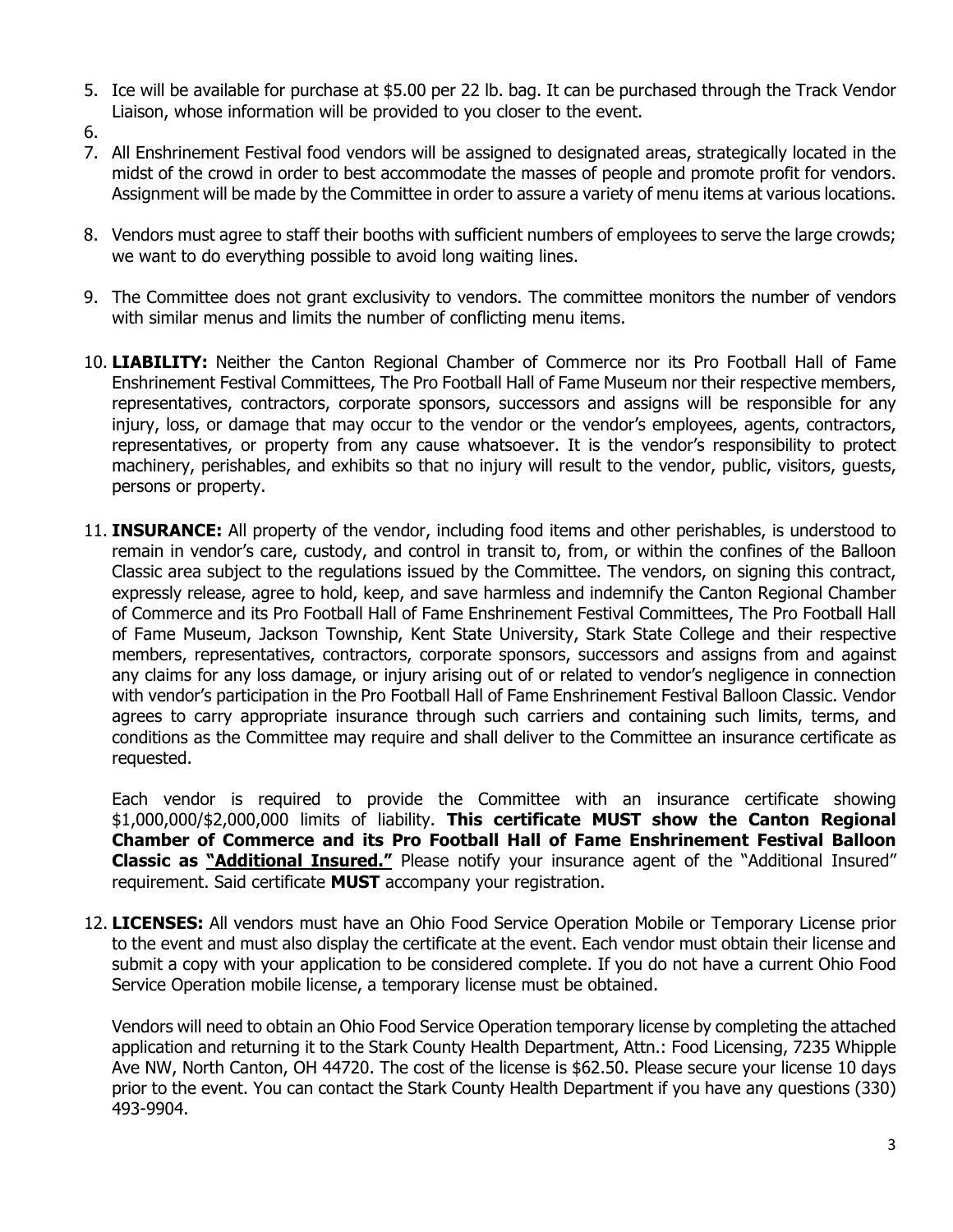- 13. Any registration received by the Committee without these certificates will be immediately returned to the vendor. The registration may then be resubmitted with all required information and documents.
- 14. Enshrinement Festival food vendor booth areas will be **25 feet long by 10 feet deep.** Vendors utilizing more space will be additionally charged accordingly. Vendors must furnish their own electric cables and approved water hose for utility connections (where applicable), fire extinguishers (anyone frying foods must have a "K" class fire extinguisher), and adhere to all Jackson Township Fire Department regulations, (included in the packet of information). Please bring at least 150' extension cord that meets or exceeds NEC code. GFI protection is required as per NEC proposed revisions (72.ART.525). You may not use any area outside of your marked space for storage of supplies, equipment, condiment tables, lighting stands, etc. Vendor must supply their own booth, equipment, tables, chairs, lighting, etc.

To avoid damage to the track, vendors should supply their own plywood and place it under any tires and/or poles that will come in contact with the track. Any damage to the track will result in further charges to the vendor if repairs are needed.

- 15. **SPECIAL EVENT VENDOR PERMIT:** The Jackson Township Zoning and Planning Department require all concession vendors within the township to complete the Special Event Vendor Permit which is included in your packet of information. Please complete the application and include a payment of \$30 and submit it to the Jackson Township Zoning and Planning Department located at 5735 Wales Avenue NW, Massillon, OH 44646 **two weeks prior to the event.** If you have questions please contact the Zoning and Planning Department at 330-832-8023.
- 16. **SANITATION:** Trash pickup will be provided to vendors using designated areas for disposal. Each vendor is responsible for dismantling, cleanup and removal of their booth at the end of the event on Saturday, July 31. The Enshrinement Festival provides ash and grease barrels. Vendors who do not clean up and remove trash, grease, and/or ashes by the end of the event Saturday night may be subject to additional charges and/or will not be invited back to next year's event.
- 17. **PARKING:** Vendors are permitted to have only one vehicle inside the fence at a time for set-up. Vehicles are not to be driven on the infield. All vendor vehicles must be parked during the event on the south side of the embankment behind the stage. You will receive a vendor parking pass for the designated area. Vehicles are not permitted to park along any portion of the infield fence. During the open hours of the event, no vendor owned vehicles are permitted inside the fenced area, including golf carts. All vehicles must be removed from the track by 3:00 p.m. on Friday and Saturday. The committee and their golf carts will give assistance to any vendor who needs to transport materials in and out of a booth.
- 18. **SUCCESSORS IN INTEREST:** This Agreement shall bind the respective parties and their representative heirs, successors and permitted assigns. Vendor may not assign its rights or delegate its duties without the prior written consent of the Committee.
- 19. **CHARACTER OR EXHIBITS:** The Committee reserves the right to prohibit the display of any article that, in its opinion, is not in keeping with the nature and character of the Pro Football Hall of Fame Enshrinement Festival. We encourage tasteful and artistic marketing by each vendor in the way of displays and signs that add to the aesthetics of the event. Please be respectful of families and the bands while playing music in your booth. Booth workers attire must be in good taste and in keeping with the Enshrinement Festival Balloon Classic family environment.
- 20. **ORDINANCES:** To ensure the safety of all participants, fire regulations, health, and other applicable regulations of Jackson Township, Stark County, and the State of Ohio must be observed.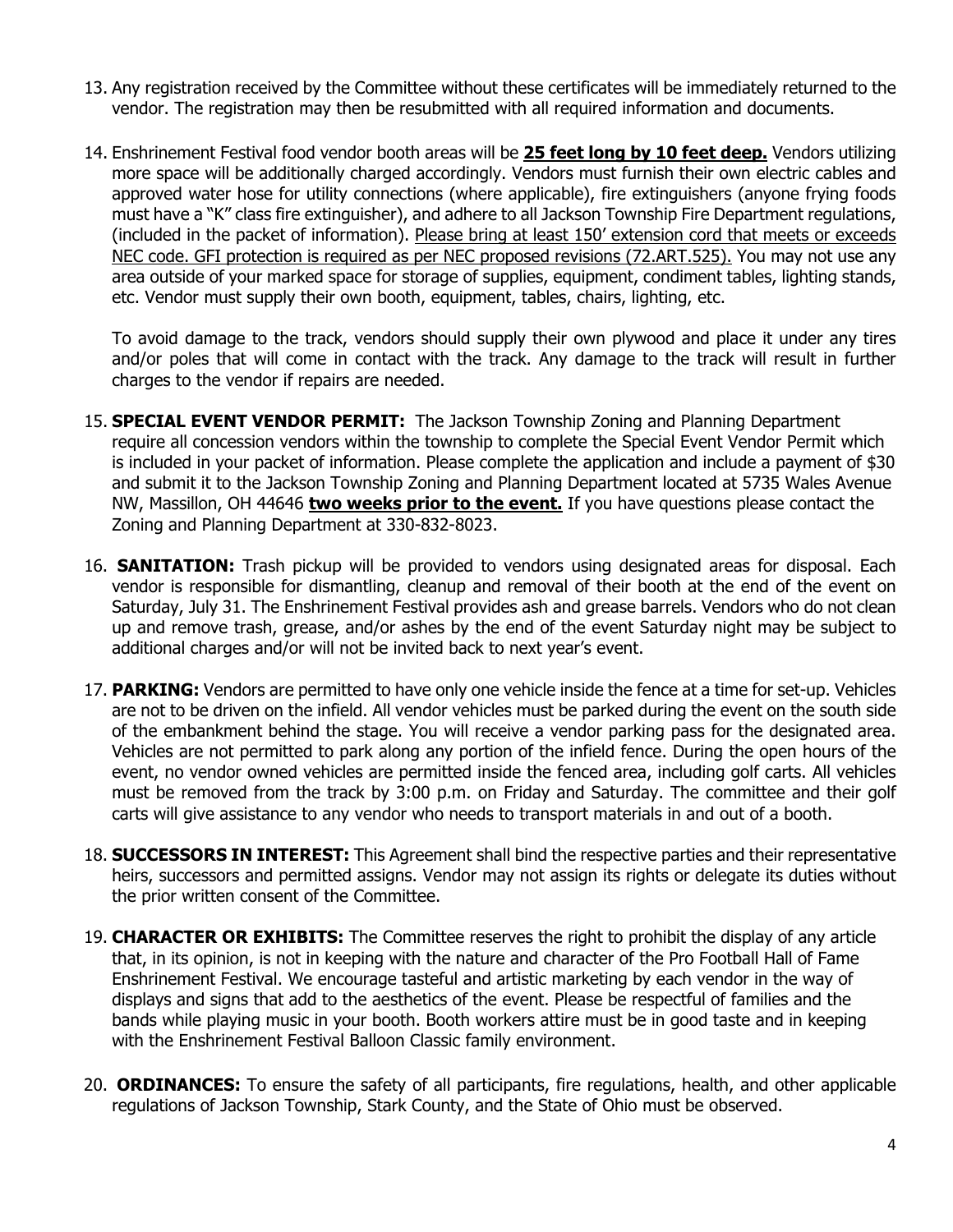21. **CANCELLATION POLICY:** Cancellation by vendor must be in writing at least thirty (30) days before the event and mailed to the Pro Football Hall of Fame Enshrinement Festival, to the attention of Andrea Hartman, event manager at 222 Market Avenue North, Canton, Ohio 44702. The vendor will receive a partial refund of the booth fee in the amount of \$100 only if the booth space is sold to another vendor. If the Committee is unable to sell the space to another vendor, no refund will be made. Occupancy of the booth space is the essence of the agreement. If the vendor does not occupy the booth space upon the opening of the event, the Committee shall have the right to use the booth space, as it may deem appropriate.

The vendor understands that this is an outdoor event, subject to weather restrictions. The Committee makes no warranties or guarantees and shall have no liability whatsoever in case of damage to the vendor through war, governmental action or order, act of God, fire, strike, labor disputes, weather, or any other cause beyond the Committee's control. The vendor expressly waives liability and releases the Canton Regional Chamber of Commerce, the Pro Football Hall of Fame Enshrinement Festival Committee, the Pro Football Hall of Fame Museum, Jackson Township, Kent State University, Stark State College and their respective members, representatives, contractors, corporate sponsors, successors and assigns of and from all claims for damage and agrees that the Canton Regional Chamber of Commerce and the Committee shall have no liability whatsoever.

## **VENDOR SCHEDULE JULY 28-30th 2022**

In order to accommodate our spectators and make the event more profitable for our food vendors, we are pleased to provide the following guidelines for your information. A Vendor Liaison will contact all vendors prior to the event regarding set-up.

### **THURSDAY, JULY 28, 2022**

| 3:00 P.M. | Vendors may arrive for set-up if so desired. Absolutely no one will be permitted            |  |  |  |  |
|-----------|---------------------------------------------------------------------------------------------|--|--|--|--|
|           | to begin set-up <b>prior to 3:00 P.M.</b> or <b>after 7:00 P.M.</b> and a committee liaison |  |  |  |  |
|           | for vendors <b>must be</b> present during set-up. Please note you <b>will not</b> have      |  |  |  |  |
|           | electricity on Thursday evening.                                                            |  |  |  |  |

### **FRIDAY, JULY 29, 2022**

| $8:00$ A.M. $-12:00$<br><b>P.M.</b> | Vendors set-up                                                               |
|-------------------------------------|------------------------------------------------------------------------------|
| 1:00 P.M.                           | All vendors must be ready for inspections by the Health and Fire Departments |
| 4:00 P.M.                           | All vendors must be open and ready for business.                             |
| 11:00 P.M.                          | All vendors to cease operation.                                              |

### **SATURDAY, JULY 30, 2022**

| 4:00 P.M.    | All vendors open and ready for business. |
|--------------|------------------------------------------|
| $11:30$ P.M. | All vendors to cease operation.          |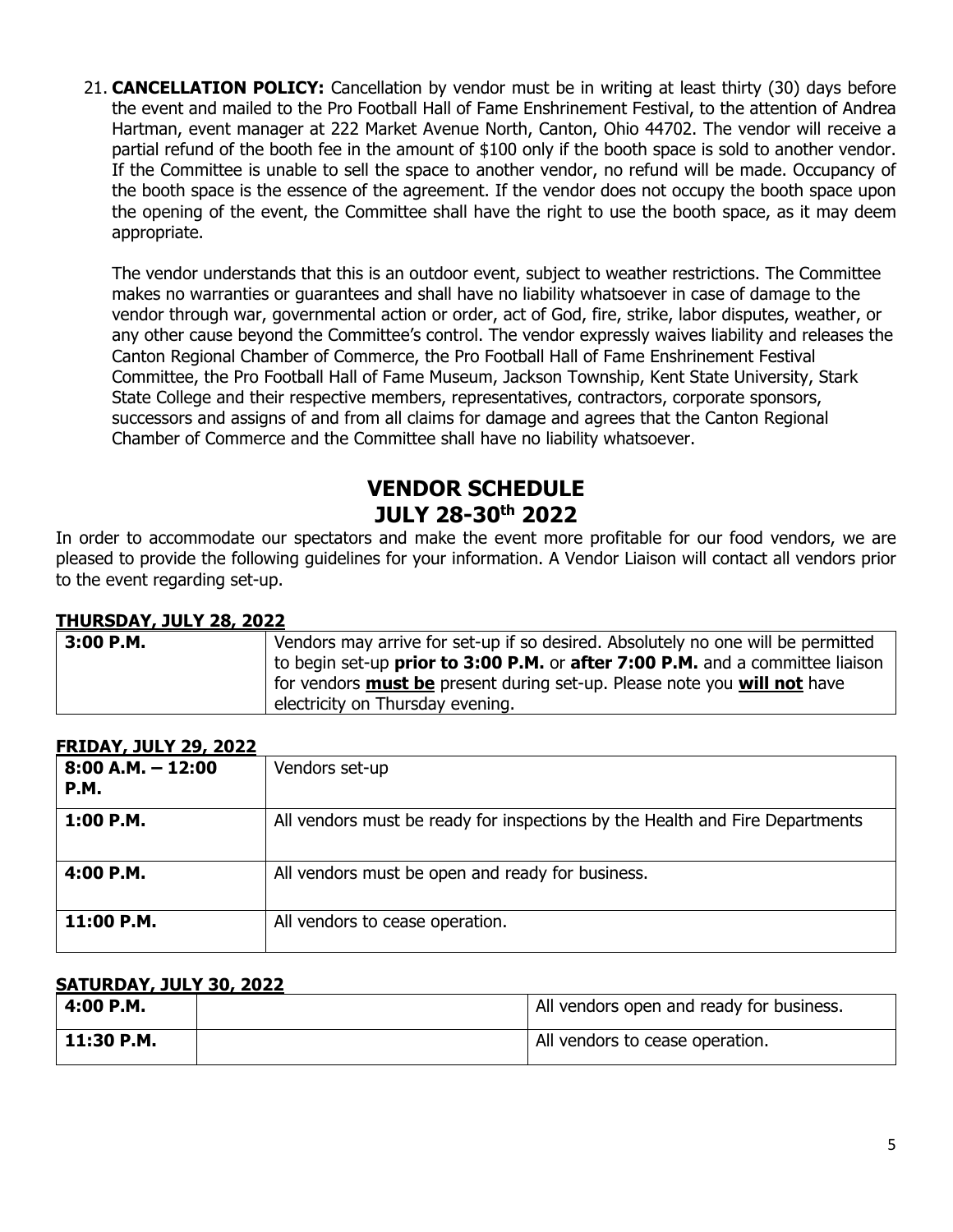$\checkmark$  At close of event on Saturday, July 30, vendors must remove all items from their area and leave it in the same condition as when they arrived. **VENDORS MAY NOT LEAVE ANYTHING ON SITE, (including items such as crates, bread trays, etc).**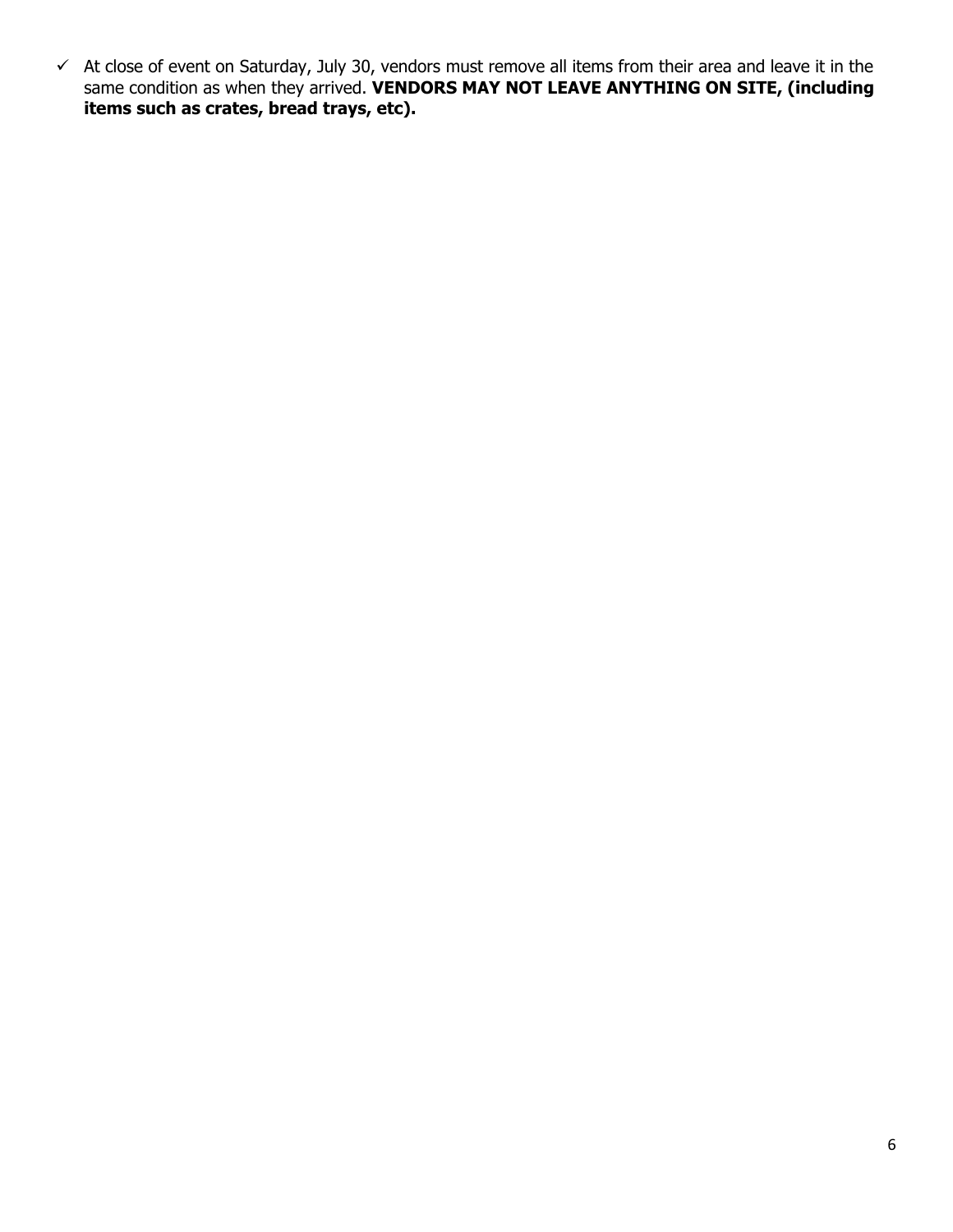# **2022 Balloon Classic Vendor Application**

| Vendor Name:                                                                                                     |                                                                                                                         |           |  |  |  |
|------------------------------------------------------------------------------------------------------------------|-------------------------------------------------------------------------------------------------------------------------|-----------|--|--|--|
| <b>Contact Name:</b>                                                                                             |                                                                                                                         |           |  |  |  |
| <b>Street Address:</b>                                                                                           |                                                                                                                         |           |  |  |  |
| City, State, Zip:                                                                                                |                                                                                                                         |           |  |  |  |
| Cell Phone:                                                                                                      |                                                                                                                         |           |  |  |  |
|                                                                                                                  |                                                                                                                         |           |  |  |  |
| Email:                                                                                                           |                                                                                                                         |           |  |  |  |
| Number of Booths:                                                                                                | <u>Number or Booths.</u><br>Booth's Length & Depth: _________________________Length x ____________________________Depth |           |  |  |  |
| Please Note: Each booth is 25' long x 10' deep                                                                   |                                                                                                                         |           |  |  |  |
|                                                                                                                  | Where is your serving window located on your unit? Please be as specific as possible to avoid                           |           |  |  |  |
|                                                                                                                  |                                                                                                                         |           |  |  |  |
| Payment Enclosed:                                                                                                |                                                                                                                         |           |  |  |  |
|                                                                                                                  | Application Authorized by: National Application Authorized by:                                                          |           |  |  |  |
|                                                                                                                  |                                                                                                                         |           |  |  |  |
| <b>PLEASE NOTE:</b> Water available on site for hand & utensil washing only, not to be used for<br>fountain pop. |                                                                                                                         |           |  |  |  |
| Are you self-contained for<br>water?                                                                             | Yes                                                                                                                     | <b>No</b> |  |  |  |
| Are you self-contained for<br>electric?                                                                          | Yes                                                                                                                     | No        |  |  |  |
| Do you need 220 power?                                                                                           | Yes                                                                                                                     | No        |  |  |  |
| If yes, what amperage is<br>needed?                                                                              |                                                                                                                         |           |  |  |  |
| Do you need standard 110<br>power?                                                                               | Yes                                                                                                                     | <b>No</b> |  |  |  |
| If yes, how many circuits at<br>what amperage is needed?                                                         |                                                                                                                         |           |  |  |  |
| Do you need generator<br>service 24-hours a day?                                                                 | Yes                                                                                                                     | No        |  |  |  |
| Do you need ice?                                                                                                 | Yes                                                                                                                     | No        |  |  |  |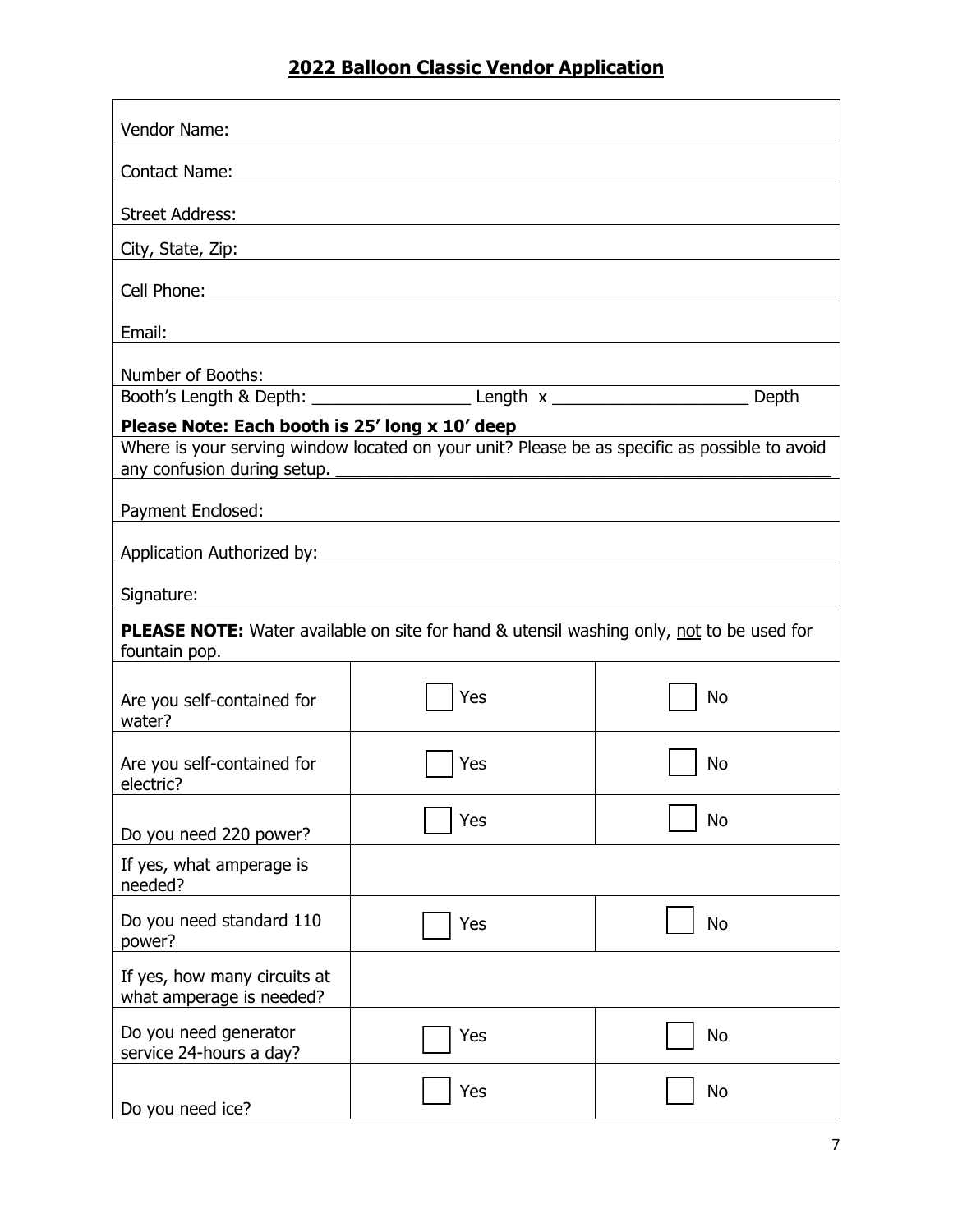| Will you be Selling Pepsi<br>Products? (if "Yes", please<br>provide detail below)                        |                                               | Yes      | No           |  |  |  |  |
|----------------------------------------------------------------------------------------------------------|-----------------------------------------------|----------|--------------|--|--|--|--|
| <b>Product</b>                                                                                           |                                               |          | <b>PRICE</b> |  |  |  |  |
|                                                                                                          |                                               |          |              |  |  |  |  |
|                                                                                                          |                                               |          |              |  |  |  |  |
|                                                                                                          |                                               |          |              |  |  |  |  |
|                                                                                                          |                                               |          |              |  |  |  |  |
|                                                                                                          |                                               |          |              |  |  |  |  |
|                                                                                                          |                                               |          |              |  |  |  |  |
|                                                                                                          |                                               |          |              |  |  |  |  |
|                                                                                                          |                                               |          |              |  |  |  |  |
|                                                                                                          |                                               |          |              |  |  |  |  |
| Please list ALL menu items & prices:<br>(Committee will notify you in writing, regarding approved items) |                                               |          |              |  |  |  |  |
| ITEM:                                                                                                    | PRICE:                                        |          |              |  |  |  |  |
|                                                                                                          |                                               |          |              |  |  |  |  |
|                                                                                                          |                                               |          |              |  |  |  |  |
|                                                                                                          |                                               |          |              |  |  |  |  |
|                                                                                                          |                                               |          |              |  |  |  |  |
|                                                                                                          |                                               |          |              |  |  |  |  |
|                                                                                                          |                                               |          |              |  |  |  |  |
|                                                                                                          |                                               |          |              |  |  |  |  |
| IMPORTANT: Please accurately list your equipment (fryers, griddles, etc.) and ratings (KWs<br>or AMPs):  |                                               |          |              |  |  |  |  |
| <b>EQUIPMENT</b>                                                                                         | <b>AMP RATING</b>                             | QUANTITY | 110 OR 220   |  |  |  |  |
|                                                                                                          |                                               |          |              |  |  |  |  |
|                                                                                                          |                                               |          |              |  |  |  |  |
|                                                                                                          |                                               |          |              |  |  |  |  |
|                                                                                                          |                                               |          |              |  |  |  |  |
|                                                                                                          |                                               |          |              |  |  |  |  |
|                                                                                                          |                                               |          |              |  |  |  |  |
|                                                                                                          | Please submit to Megan Stangelo May 20, 2022: |          |              |  |  |  |  |

Email: [megans@cantonchamber.org](mailto:megans@cantonchamber.org)

Pro Football Hall of Fame Enshrinement Festival Attn: Megan Stangelo 222 Market Avenue North Canton, OH 44702